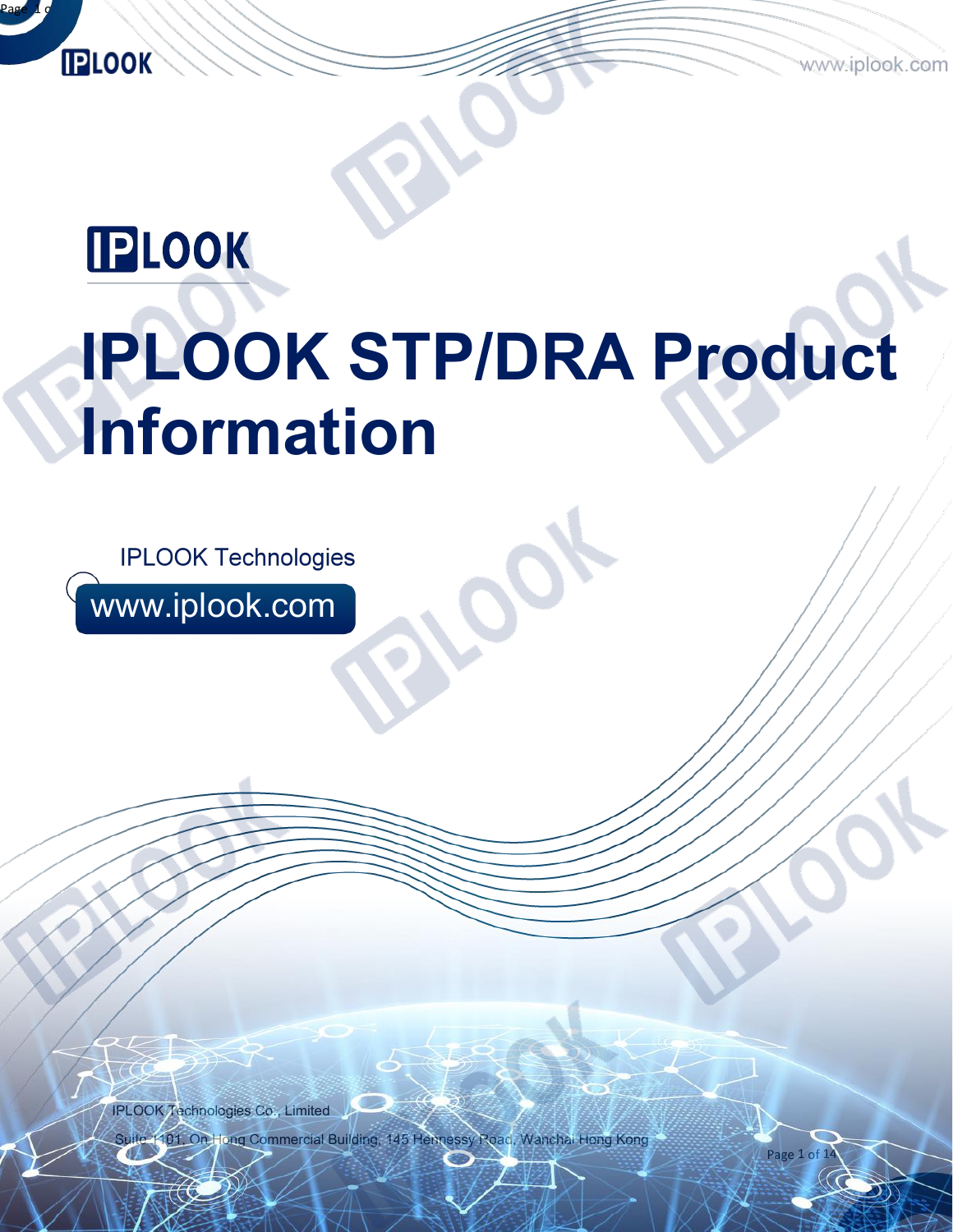# **IPLOOK STP/DRA Product Information**



IPLOOK Technologies / IPLOOK Technologies Co., Limited

IPLOOK Technologies Co., Limited

Suite 1101, On Hong Commercial Building, 145 Hennessy Road, Wanchai Hong Kong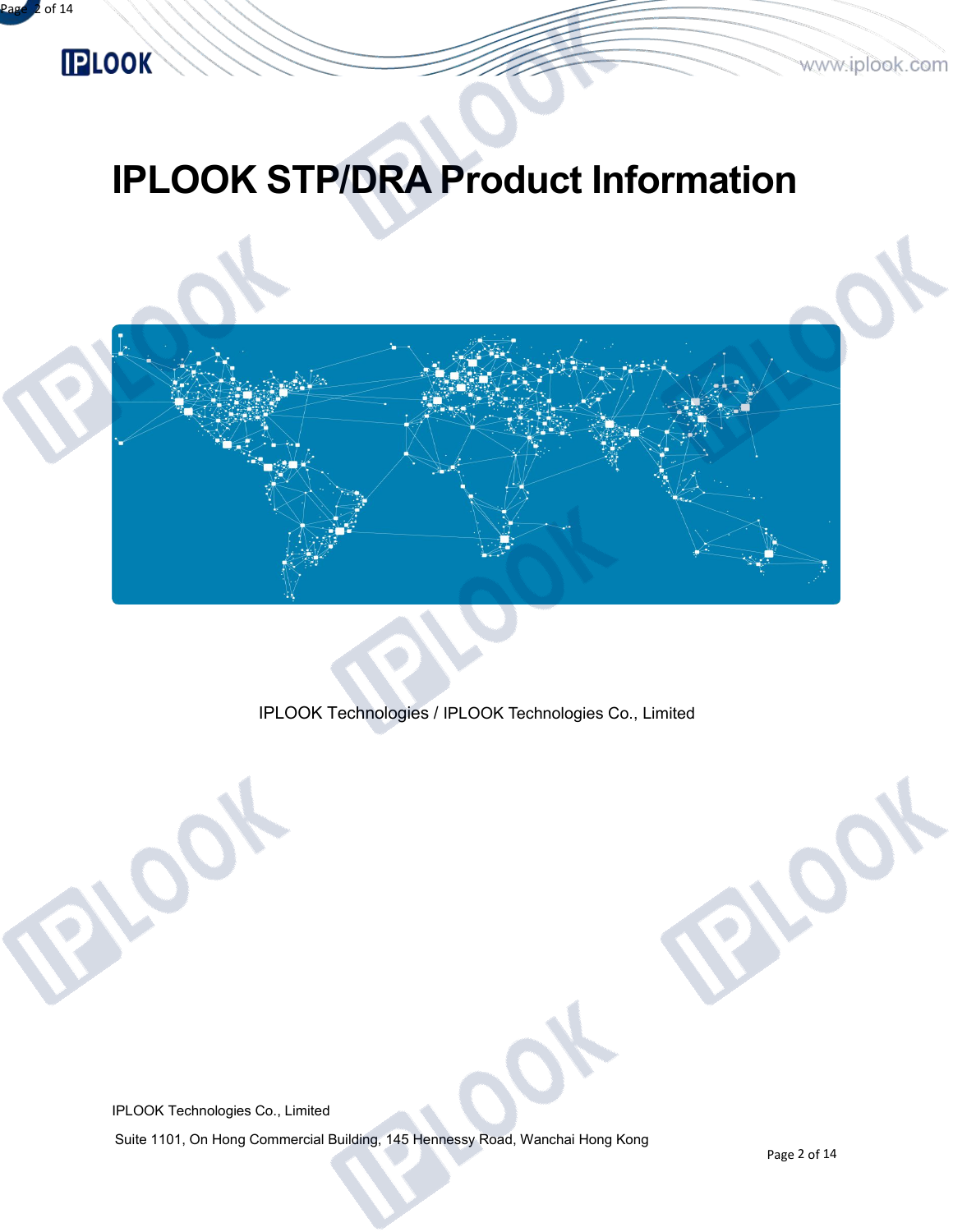| Contents                                                                      |    |
|-------------------------------------------------------------------------------|----|
|                                                                               |    |
|                                                                               |    |
|                                                                               |    |
|                                                                               |    |
|                                                                               |    |
|                                                                               |    |
|                                                                               |    |
|                                                                               |    |
|                                                                               |    |
|                                                                               |    |
|                                                                               |    |
|                                                                               |    |
|                                                                               |    |
|                                                                               |    |
|                                                                               | 11 |
|                                                                               |    |
|                                                                               |    |
|                                                                               |    |
|                                                                               |    |
|                                                                               |    |
|                                                                               |    |
|                                                                               |    |
| IPLOOK Technologies Co., Limited                                              |    |
| Suite 1101, On Hong Commercial Building, 145 Hennessy Road, Wanchai Hong Kong |    |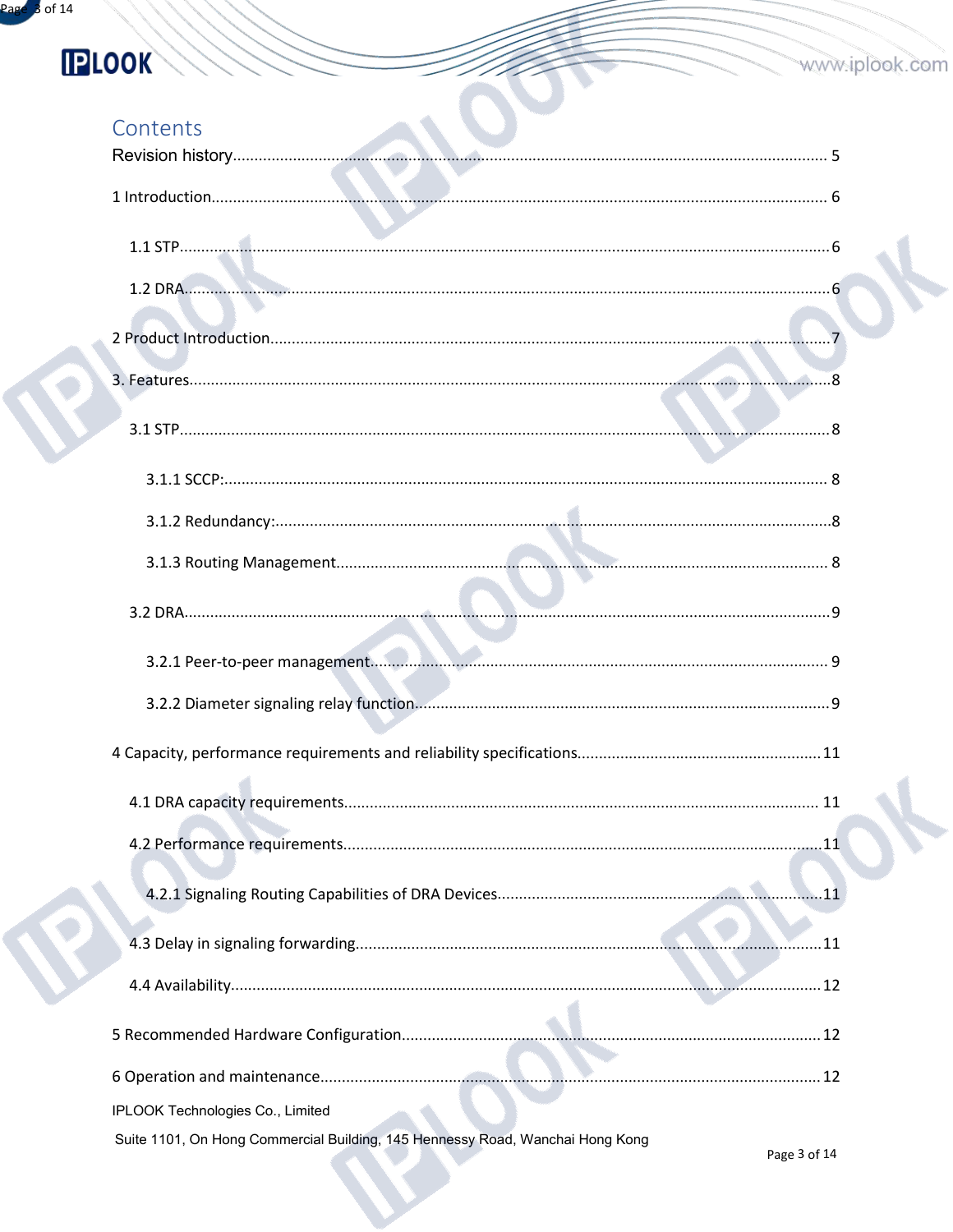#### www.iplook.com

IPLOOK Technologies Co., Limited

Suite 1101, On Hong Commercial Building, 145 Hennessy Road, Wanchai Hong Kong

 $\mathbf{Q}_t$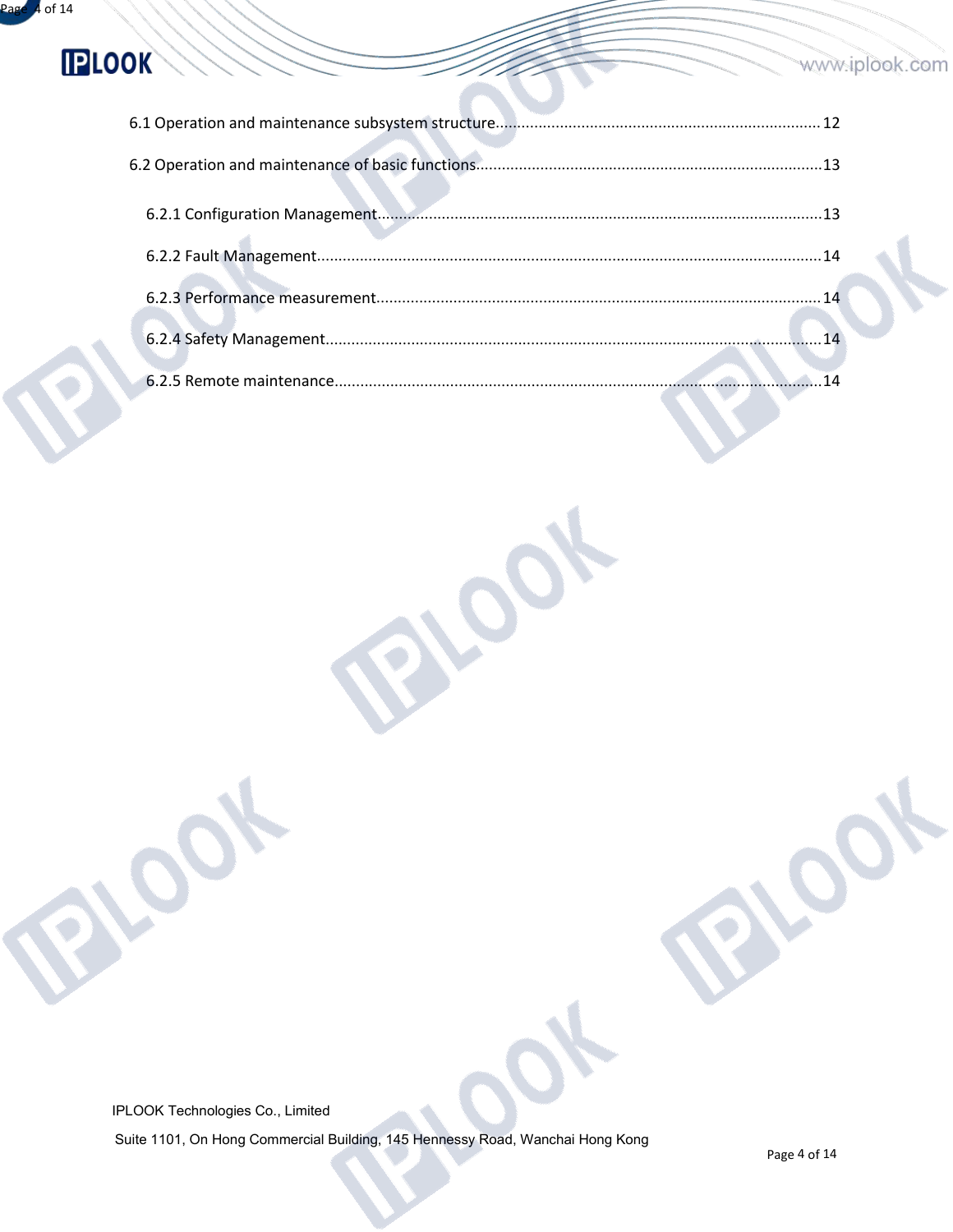# **IPLOOK**

### <span id="page-4-0"></span>**Revision history**

| Version | Usage<br><b>State</b> | <b>Modification Summary</b>                            | <b>Reviser</b> | Reviewer | <b>Revision</b><br>date |  |
|---------|-----------------------|--------------------------------------------------------|----------------|----------|-------------------------|--|
| 1.1     | Initiation<br>Version |                                                        | Joy            | James    | 20-10-21                |  |
| 1.2     | Done                  | Enrich the idea and<br>architecture of STP<br>and DRA. | Joy            | James    | 21-02-21                |  |

IPLOOK Technologies Co., Limited

Suite 1101, On Hong Commercial Building, 145 Hennessy Road, Wanchai Hong Kong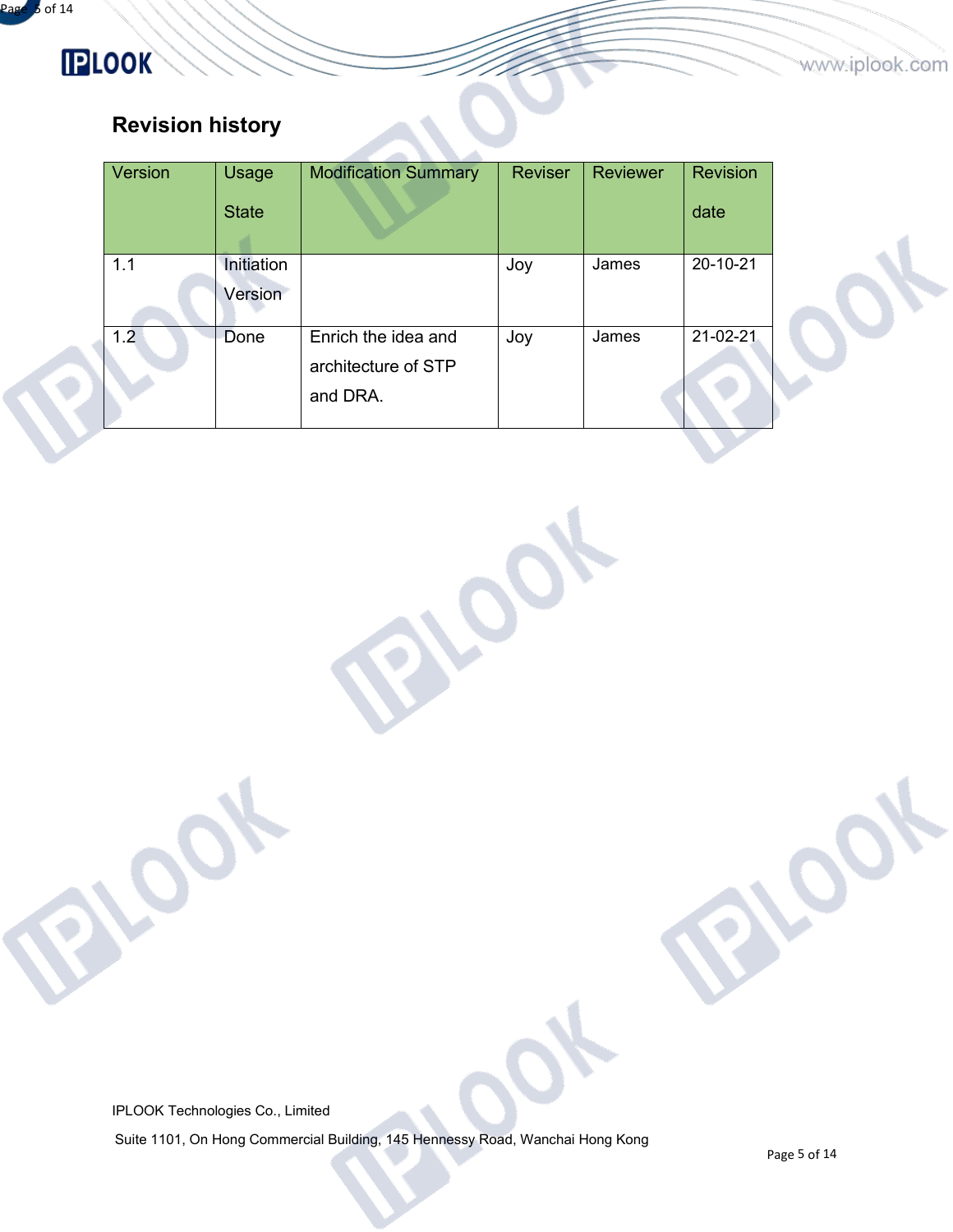#### <span id="page-5-0"></span>1 Introduction

This document provides an overview description of IPLOOK's STP/DRA solution as well as the services and support offered by IPLOOK.

Overview

In this section, we would explain the basic idea and architecture of STP and DRA.

#### <span id="page-5-1"></span>1.1 STP

A Signal Transfer Point is used in a SS7 or CC7 network. The STPs transfer SS7 messages between interconnected nodes (signaling end points) based on information contained in the SS7 address fields.<br>Typical SEPs include service switching points (SSPs) and service control points (SCPs). The STP is connected to adjacent SEPs and STPs via signaling links.

STP's support any-to-any signaling connectivity between SS7 via IP SIGTRAN interfaces formaximum network integration flexibility. The STP offers all the standard features and functionality expected of an STP solution, including Gateway Screening and Global Title Translation, while also offering extended capabilities and features such as Signaling Gateway and Point Code Emulation.

#### <span id="page-5-2"></span>1.2 DRA

A Diameter Routing Agent(DRA) is a functional element in a 3G or 4G (such as LTE) network which provides real-time routing capabilities to ensure that messages are routed among the correct elements in a network. The DRA was introduced by the 3GPP to address the increased Diameter signaling traffic and growing complexity of 4G LTE networks.

Some of this complexity comes from the enhanced services that communications service providers (CSPs) introduce in 3G and 4G LTE networks, such as tiered charging, converged billing, and policy enforcement

IPLOOK Technologies Co., Limited Suite 1101, On Hong Commercial Building, 145 Hennessy Road, Wanchai Hong Kong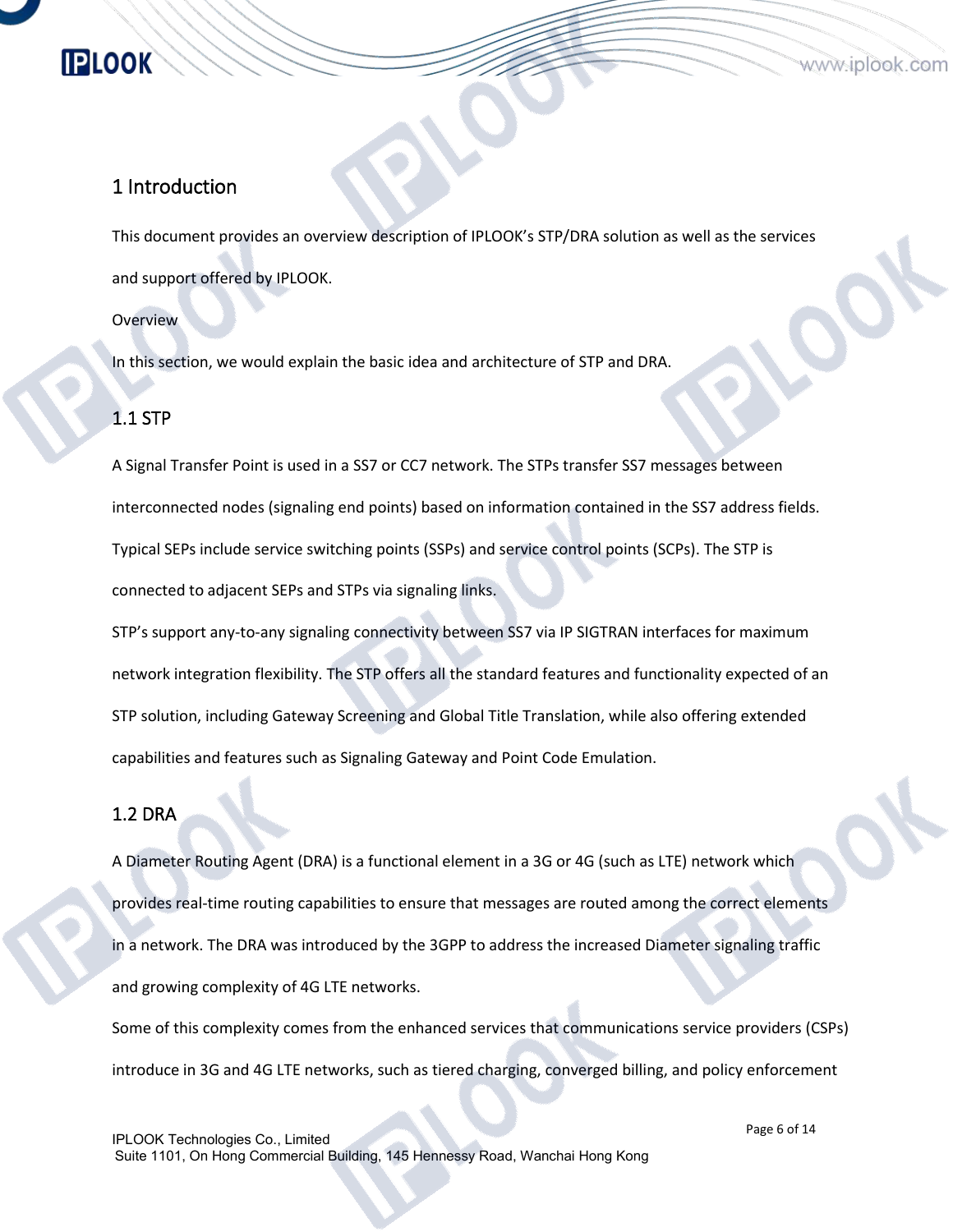control. These services require other Diameter-based functionalities, including PCRFs, PCEFs, HSS, and more, to support complex user-service connections. A DRA controlsand manages the Diameter signaling among these elements to ensure that the proper connections are made. Networks with complex architectures and multiple Diameter nodes require an advanced Diameter contextual routing engine. Choosing a DRA that's capable of advanced contextual routing is essential to managing network complexity and capitalizing on all that 4G LTE has to offer.

#### <span id="page-6-0"></span>2 Product Introduction

|         | <b>SCCP</b> routing                   |                                                                                 |  |
|---------|---------------------------------------|---------------------------------------------------------------------------------|--|
|         | Geo redundancy                        | <b>Standby Redundancy - Passive Standby</b><br>Software instance                |  |
|         | Support for SIGTRAN standards<br>M3UA | MTP3/SCCP/TCAP                                                                  |  |
| STP/DRA | Support RFC 6733 Standard<br>Routing  |                                                                                 |  |
|         | <b>Routing Management</b>             | Routing rules based on:<br>a)Peer Role<br>b)Contents of AVP<br>c)Application ID |  |
|         | <b>Operation and Management</b>       | Web Client<br><b>Command Line Interface</b>                                     |  |

Table 1: Product Introduction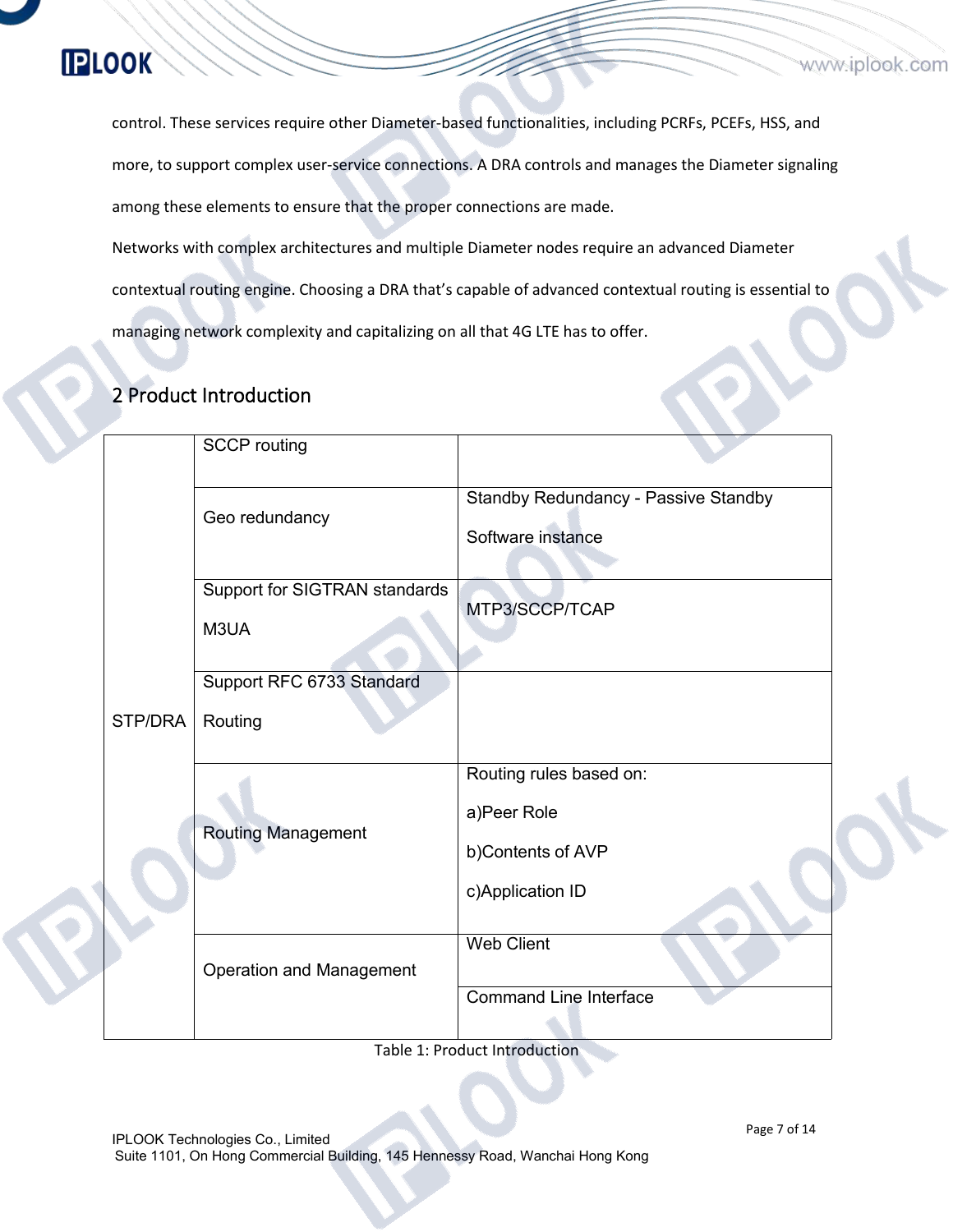IPLOOK STP/DRA products follow RFC, 3GPP, IFC and relevant protocol specifications, which could deliver all the standard features and functionality expected of STP/DRA solution while also offering extended capability and features.

#### <span id="page-7-0"></span>3. Features

#### <span id="page-7-1"></span>3.1 STP

Multi-Layer Routing Support

The IPLOOK STP has a highly flexible and high throughput routing engine for SCCP routing:

#### <span id="page-7-2"></span>3.1.1 SCCP:

- Routing on incoming SCCP label
- Called and Calling
- GT, PC, SSN
- NOA, etc.
- Variant Translation ETSI to ANSI
- Outgoing SCCP label manipulation
- Translate routing variant (GT > PC+SN, etc.)

#### <span id="page-7-3"></span>3.1.2 Redundancy:

- Standby Redundancy Passive Standby Software instance
- Mated Pair Redundancy 2 Independent STP's configured with a C Link
- Mated Pair and Standby redundancy Combination of the above
- Architecture is designed around client requirements and overall dimensioning

#### <span id="page-7-4"></span>3.1.3 Routing Management

Peer Role

IPLOOK Technologies Co., Limited Suite 1101, On Hong Commercial Building, 145 Hennessy Road, Wanchai Hong Kong Page 8 of 14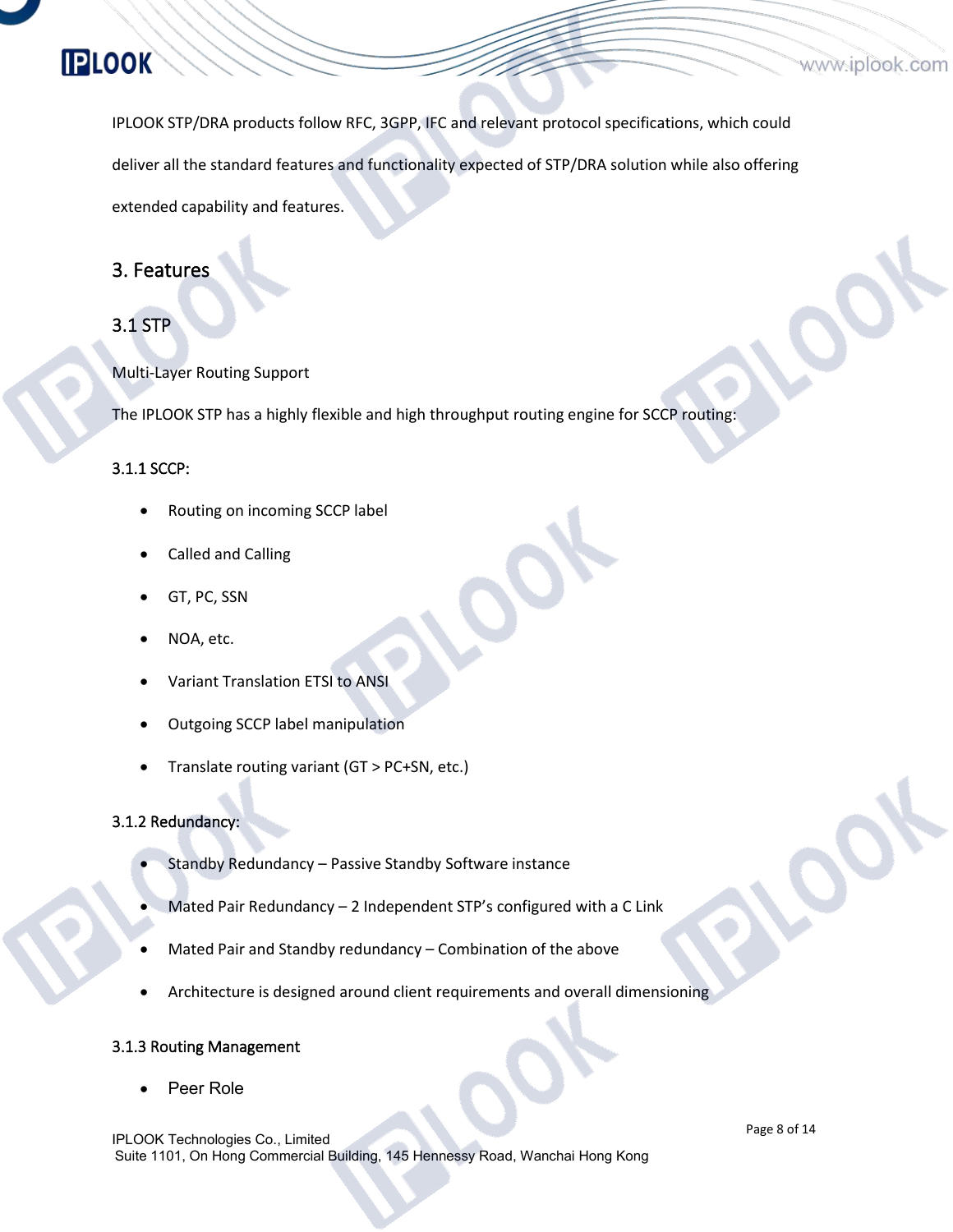- Contents of AVP
- Application ID

#### <span id="page-8-0"></span>3.2 DRA

**IPLOOK** 

#### <span id="page-8-1"></span>3.2.1 Peer-to-peer management

The management of the peer end is mainly to realize how the DRA device manages Diameter devices with its direct link, including the configuration of peer reads, capacity negotiation, and functional requirements for link configuration within Diameter link groups between the two devices.

- 1. The DRA device supports static configuration of the peer, including the host name, IP address, port, etc. of the peer.
- 2. The DRA appliance supports redundant backup or load sharing of the signaling processing unit.
- 3. Multiple load-sharing and master Diameter links can be created between DRAs and between DRAs and other Diameter devices.
- 4. The connection to the peer fully complies with the RFC3588 standard.
- 5. Support peer link fault detection function, and support for failover and reversion.

#### <span id="page-8-2"></span>3.2.2 Diameter signaling relay function

The Diameter signaling relay function mainly refers to the functional requirements of DRA on Diameter signaling relay capability, including the proxy method to relay Diameter signaling, the supported application types (such as S6a/S6d/S13/Gx), the addressing strategy to relay Diameter signaling messages, and the message processing mechanism of Diameter protocol layer during the relaying of Diameter messages.

#### 3.2.2.1 Proxy Approach

Supports the Relay/proxy method as defined by RFC3588.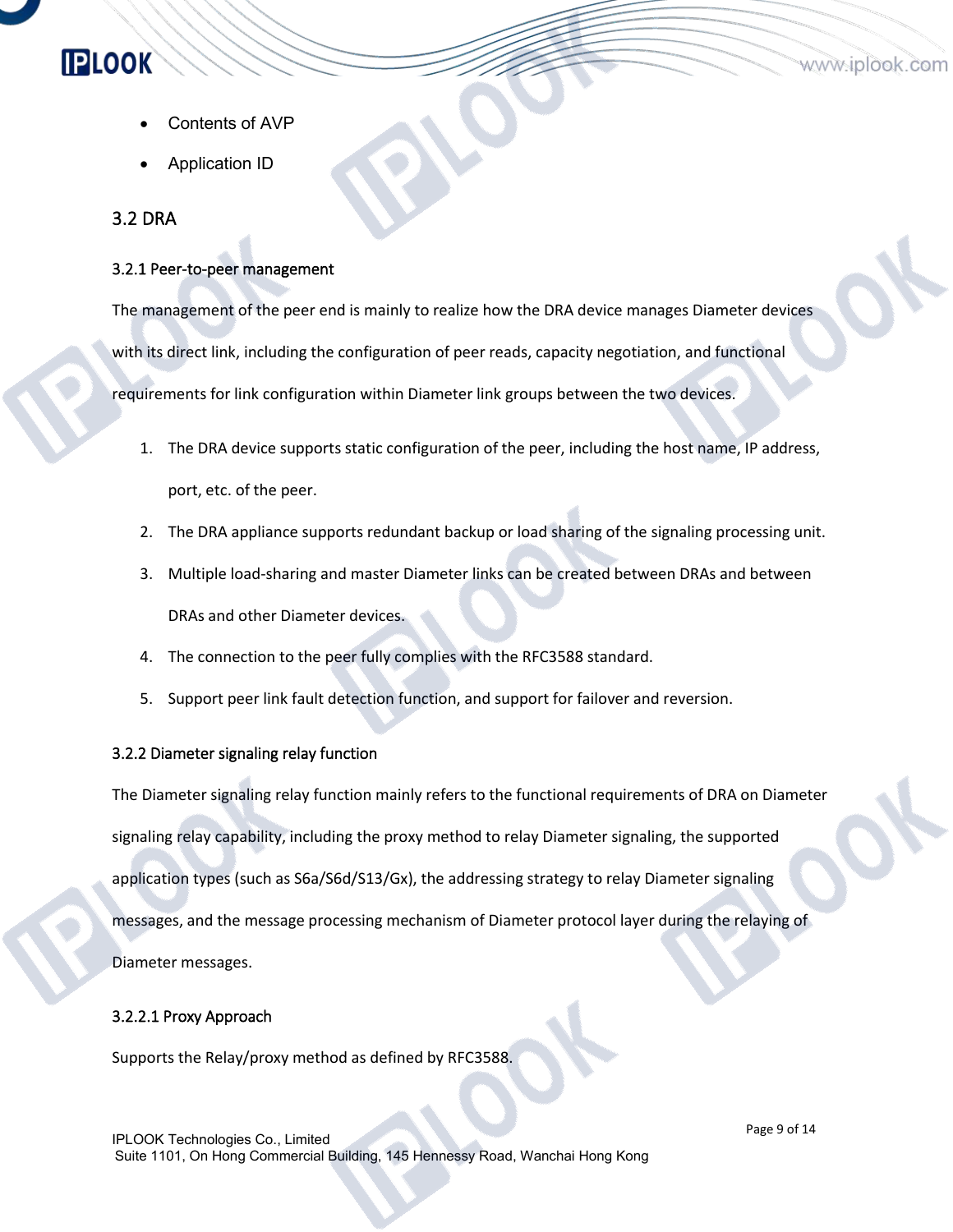#### 3.2.2.2 Type of application

For relay mode, it can support the routing of all Diameter applications.

For proxy mode, it supports the route of Diameter application of S6a, S6d, S13, Cx interface, and can support the route of other Diameter application through software upgrade according to the need. The proxy mode for different Diameter applications is configurable, and the proxy mode for different nodes and the type of application supported are also configurable on a node-by-node basis.

#### 3.2.2.3 Addressing strategies

DRA supports addressing based on the content of the following Diameter messages

- IMSI
	- 1. Support multiple configurable fixed-length IMSI number prefixes for maximum matching, with priority to match by maximum length, e.g., you can also support the prefixes 46006, 460061 for IMSI number segments in the IMSI routing table, with priority to match segment 460061.
	- 2. Full matching of IMSI numbers (the maximum length of the IMSI number should meet at least 15 bits)
- Application ID
- destination-realm, destination-host
	- 1. All matching for destination-realm (Realm naming convention in EPC network is:

epc.mnc<MNC>.mcc<MCC>.3gppnetwork.org).

- 2. Match all destination-hosts.
- Origin-Realm, Origin-Host
	- 1. Full matching of Origin-Realm
	- 2. Full matching of Origin-Host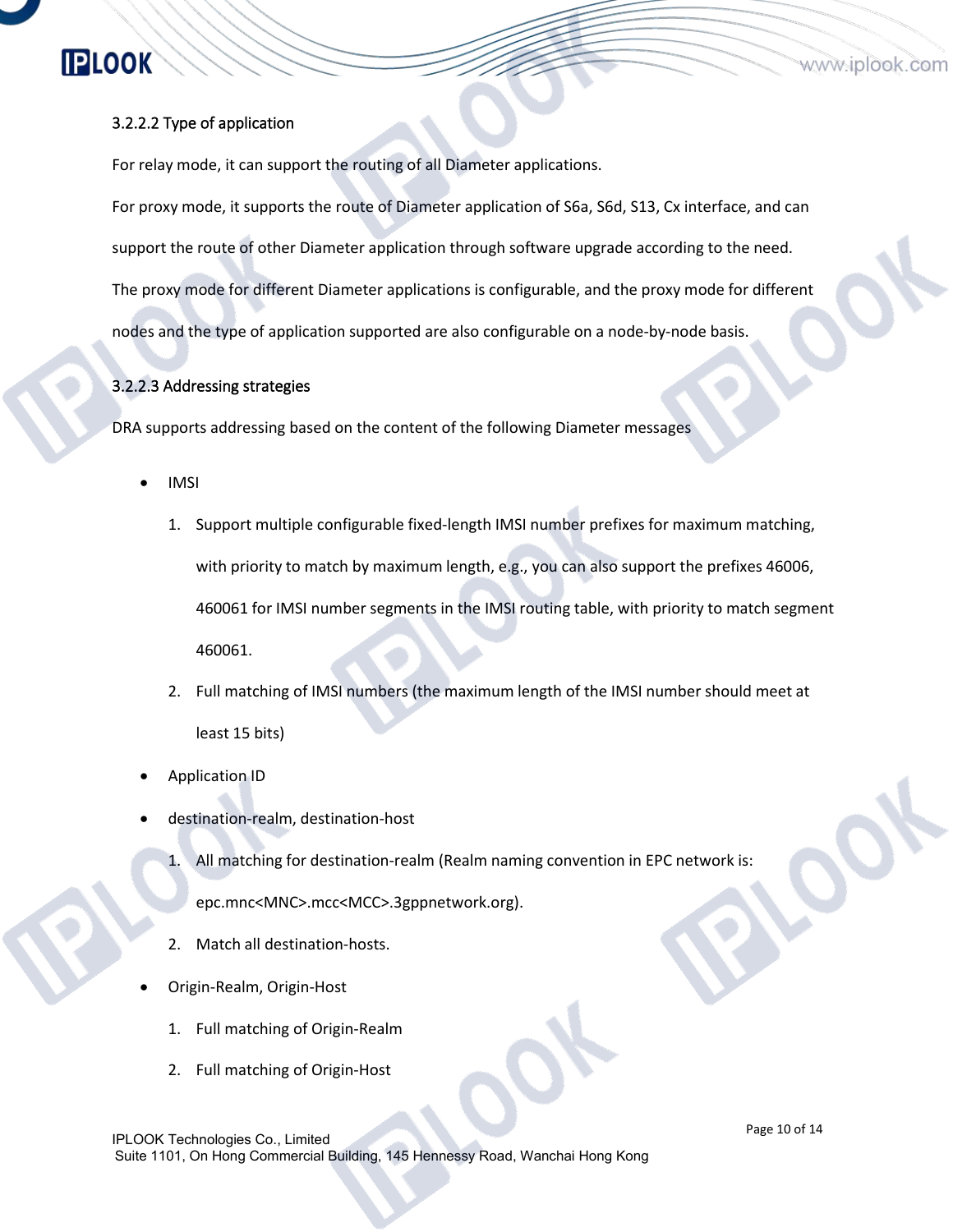AVP-based diameter addressing

#### <span id="page-10-0"></span>4 Capacity, performance requirements and reliability specifications

#### <span id="page-10-1"></span>4.1 DRA capacity requirements

**IPLOOK** 

Capacity requirements are as follows:

- Maximum number of SCTP couplings: 200
- Maximum number of links: 200
- Maximum number of IMSI segments: 40000
- Maximum number of destination host routing table entries: 1000
- Number of routing table entries for the addressing policy: 40000

#### <span id="page-10-2"></span>4.2 Performance requirements

#### <span id="page-10-3"></span>4.2.1 Signaling Routing Capabilities of DRA Devices

Maximum number of packet-forwarded messages per second for DRA devices: (Note: MPS: Message per second, unidirectional messages, including both destination-host and IMSI-based routing) In the case of transaction-based signaling routing:

- S6a/S6d/S13 5000MPS
- Gx 5000MPS

#### <span id="page-10-4"></span>4.3 Delay in signaling forwarding

The delivery delay of Diameter signaling is an important parameter of a network that affects the time it takes to establish a call and the response time to a business request. The delay of a message at the DRA is the delay of the DRA.

Business load Deliver delay (ms)

IPLOOK Technologies Co., Limited Suite 1101, On Hong Commercial Building, 145 Hennessy Road, Wanchai Hong Kong Page 11 of 14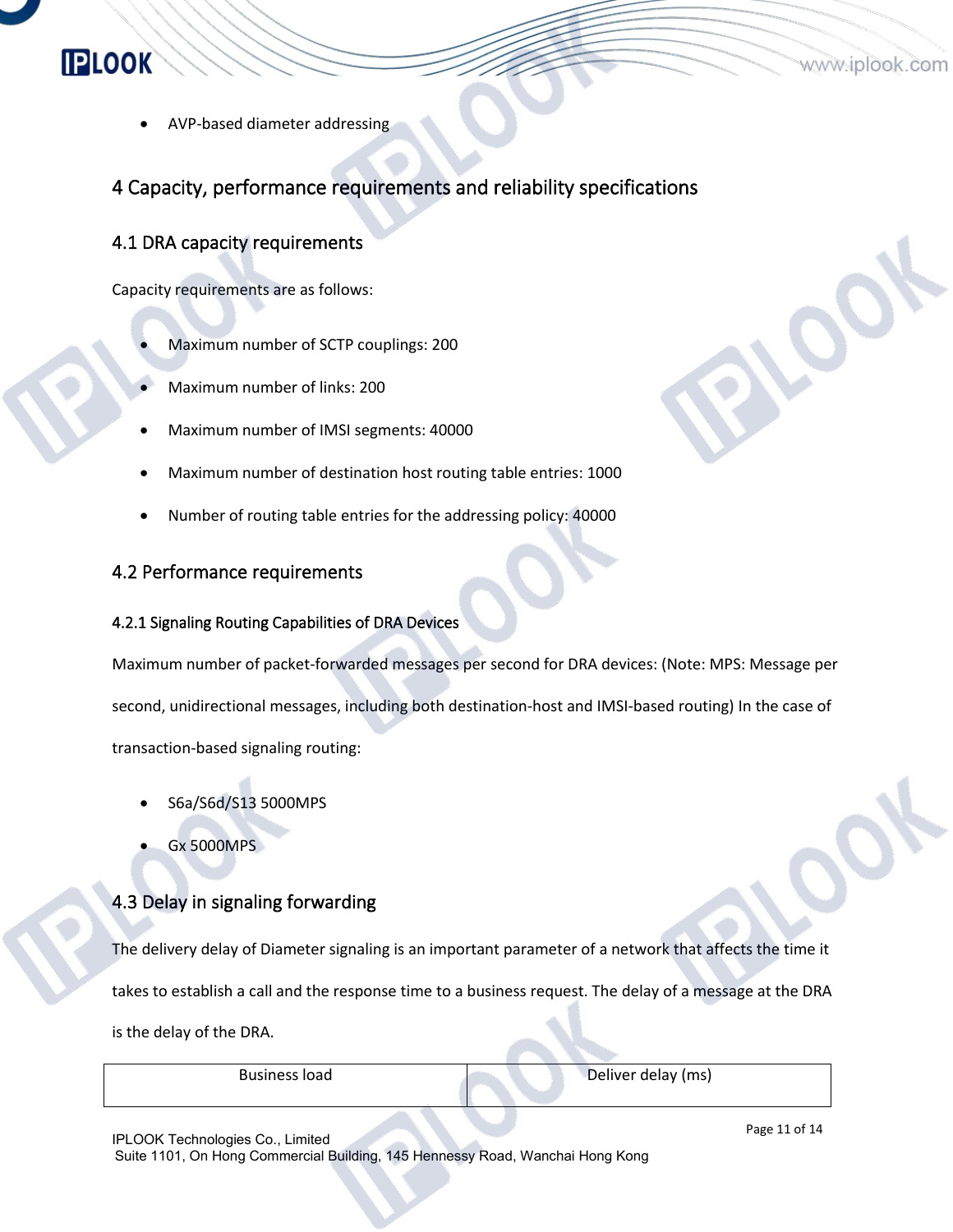| CPU load: 60%  |    |
|----------------|----|
|                |    |
| CPU load: 80%  | 10 |
|                |    |
| CPU load: 100% | 20 |
|                |    |

#### <span id="page-11-0"></span>4.4 Availability

The availability of DRA equipment shall be greater than or equal to 99.9997%. That is, the unavailability

time is less than or equal to 3 minutes/year.

#### <span id="page-11-1"></span>5 Recommended Hardware Configuration

| Hardware type       | Universal X86 Machine                                   |
|---------------------|---------------------------------------------------------|
| Hardware parameters | 2 x Intel 4210, 10 cores, 2.3GHz; 32GB RAM; 64GB SSD; 6 |
|                     | x 1GbE NIC(Expandable on demand)                        |
| Appearance          | <b>CONTENTIAL</b><br><b>HEAR</b>                        |

#### <span id="page-11-2"></span>6 Operation and maintenance

#### <span id="page-11-3"></span>6.1 Operation and maintenance subsystem structure

The operation and maintenance subsystem is based on Client/Server architecture, providing a GUI

operation and maintenance subsystem and a Web UI performance measurement system, and

supporting customized human-machine interfaces.

The operation and maintenance subsystem supports three operating modes.

Operate at the local maintenance terminal.

IPLOOK Technologies Co., Limited Suite 1101, On Hong Commercial Building, 145 Hennessy Road, Wanchai Hong Kong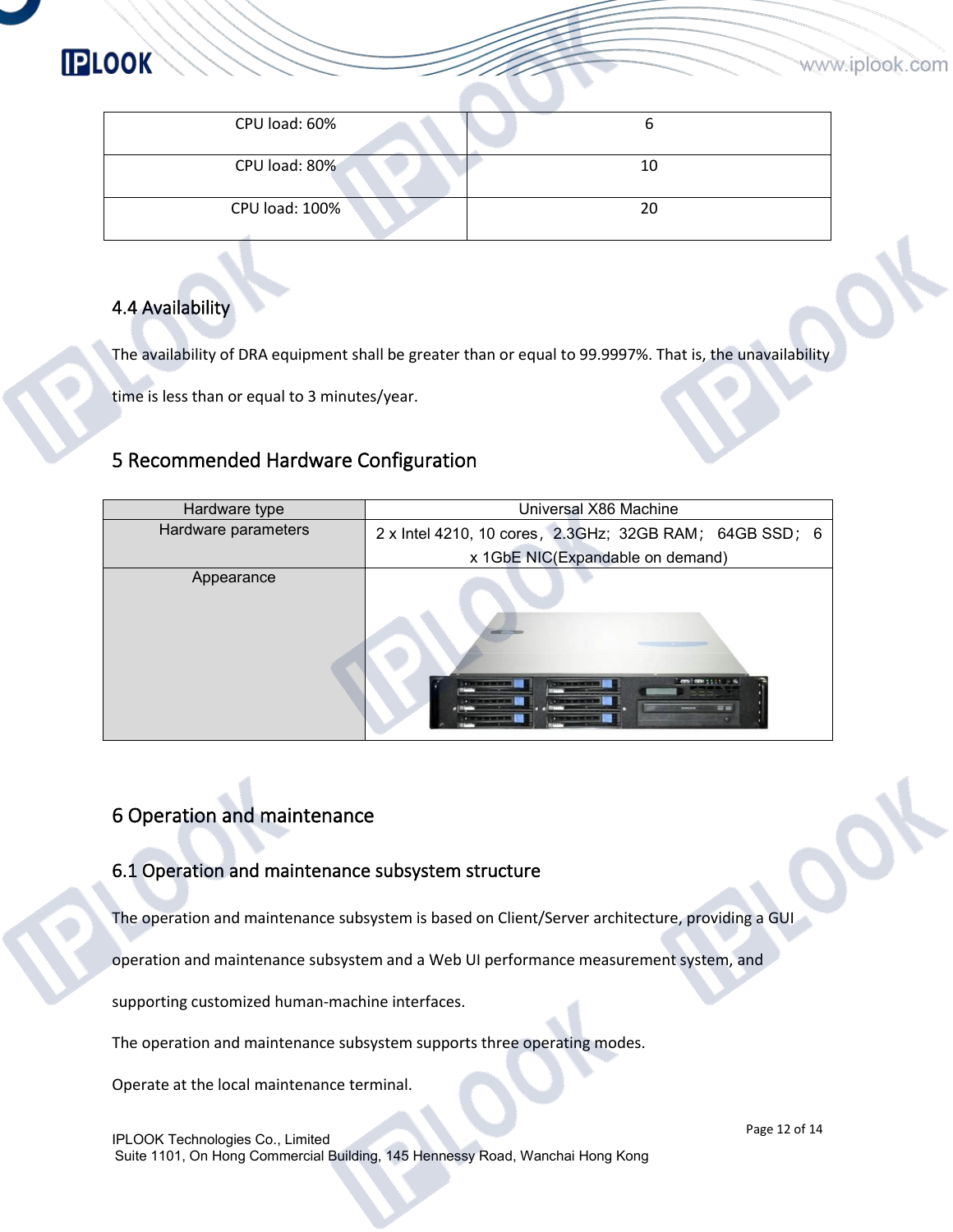Access to the OMC maintenance center and centralized management by OMC.

Remote operation and maintenance, accessing the internal network via dial-up server to perform Web-

based remote maintenance.

**IPLOOK** 



*Figure 1: Architecture of Maintenance*

#### <span id="page-12-0"></span>6.2 Operation and maintenance of basic functions

#### <span id="page-12-1"></span>6.2.1 Configuration Management

There are two approaches to configuration management, one is to use an SNMP-based configuration system. It provides users with a set of operation and query methods. The OMC allows for comprehensive monitoring and management of this product. The other is a local command-line system. It adopts a relational database to manage configuration data and provides database operation means such as adding, deleting, modifying, querying, storing, backing up, restoring, etc. It can effectively manage and maintain various configuration data (such as hardware data, signaling data, module data, etc.).